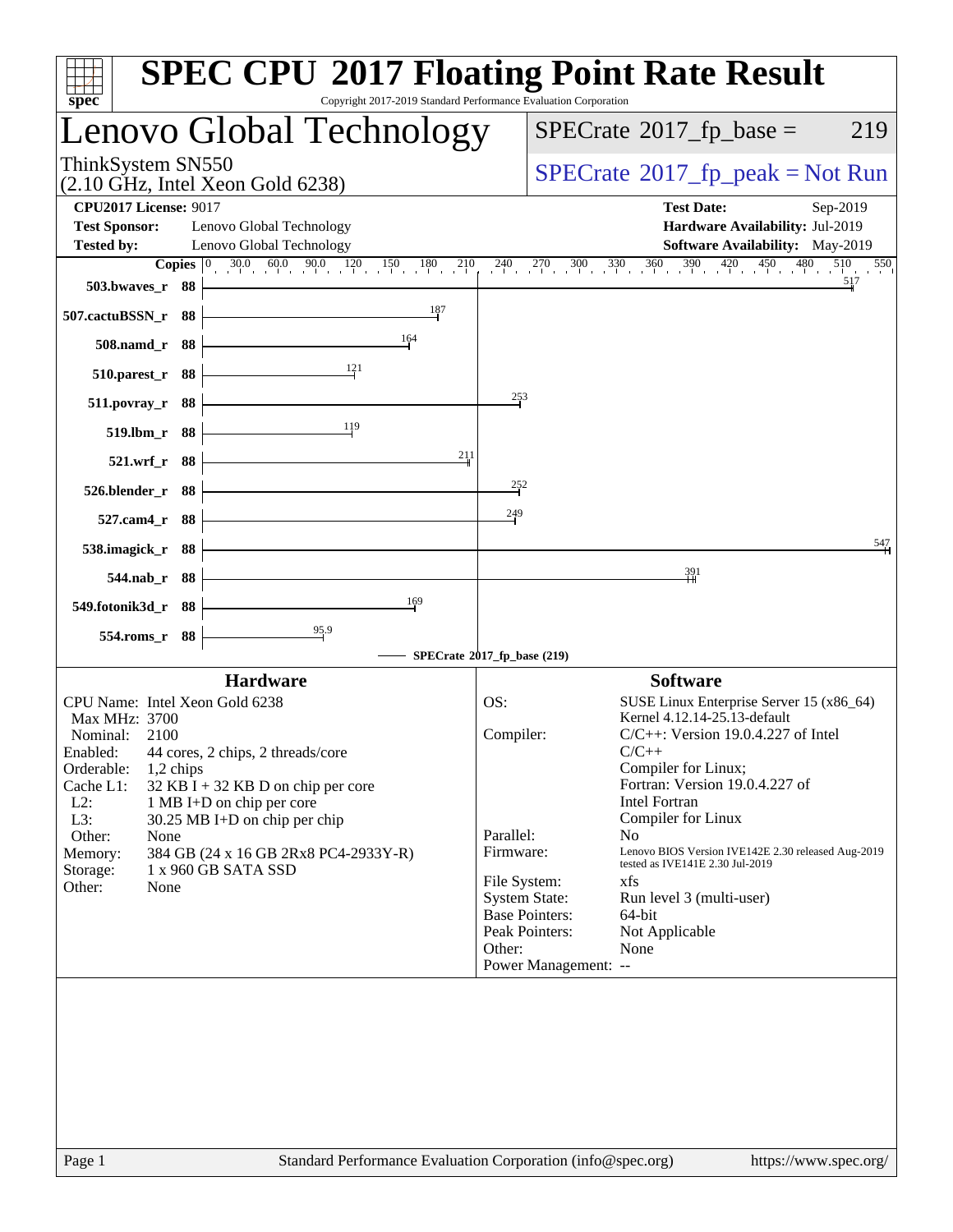

# Lenovo Global Technology

### $SPECTate@2017_fp\_base = 219$

(2.10 GHz, Intel Xeon Gold 6238)

ThinkSystem SN550<br>  $(2.10 \text{ GHz. Intel Yoon Gold } 6238)$  [SPECrate](http://www.spec.org/auto/cpu2017/Docs/result-fields.html#SPECrate2017fppeak)®[2017\\_fp\\_peak = N](http://www.spec.org/auto/cpu2017/Docs/result-fields.html#SPECrate2017fppeak)ot Run

**[Test Sponsor:](http://www.spec.org/auto/cpu2017/Docs/result-fields.html#TestSponsor)** Lenovo Global Technology **[Hardware Availability:](http://www.spec.org/auto/cpu2017/Docs/result-fields.html#HardwareAvailability)** Jul-2019 **[Tested by:](http://www.spec.org/auto/cpu2017/Docs/result-fields.html#Testedby)** Lenovo Global Technology **[Software Availability:](http://www.spec.org/auto/cpu2017/Docs/result-fields.html#SoftwareAvailability)** May-2019

**[CPU2017 License:](http://www.spec.org/auto/cpu2017/Docs/result-fields.html#CPU2017License)** 9017 **[Test Date:](http://www.spec.org/auto/cpu2017/Docs/result-fields.html#TestDate)** Sep-2019

#### **[Results Table](http://www.spec.org/auto/cpu2017/Docs/result-fields.html#ResultsTable)**

|                                              | <b>Base</b>   |                |            |                |            | <b>Peak</b>    |            |               |                |              |                |              |                |              |
|----------------------------------------------|---------------|----------------|------------|----------------|------------|----------------|------------|---------------|----------------|--------------|----------------|--------------|----------------|--------------|
| <b>Benchmark</b>                             | <b>Copies</b> | <b>Seconds</b> | Ratio      | <b>Seconds</b> | Ratio      | <b>Seconds</b> | Ratio      | <b>Copies</b> | <b>Seconds</b> | <b>Ratio</b> | <b>Seconds</b> | <b>Ratio</b> | <b>Seconds</b> | <b>Ratio</b> |
| 503.bwayes r                                 | 88            | 1703           | 518        | 1706           | 517        | 1707           | 517        |               |                |              |                |              |                |              |
| 507.cactuBSSN r                              | 88            | 597            | 187        | 594            | 188        | 595            | <b>187</b> |               |                |              |                |              |                |              |
| $508$ .namd $r$                              | 88            | 508            | <u>164</u> | 508            | 165        | 509            | 164        |               |                |              |                |              |                |              |
| 510.parest_r                                 | 88            | 1905           | <u>121</u> | 1903           | 121        | 1909           | 121        |               |                |              |                |              |                |              |
| 511.povray_r                                 | 88            | 812            | 253        | 813            | <u>253</u> | 814            | 252        |               |                |              |                |              |                |              |
| $519$ .lbm $r$                               | 88            | 780            | <u>119</u> | 780            | 119        | 781            | 119        |               |                |              |                |              |                |              |
| $521$ .wrf r                                 | 88            | 934            | 211        | 933            | <u>211</u> | 926            | 213        |               |                |              |                |              |                |              |
| 526.blender r                                | 88            | 532            | 252        | 531            | 253        | 531            | 252        |               |                |              |                |              |                |              |
| $527.cam4_r$                                 | 88            | 618            | 249        | 619            | 249        | 619            | 249        |               |                |              |                |              |                |              |
| 538.imagick_r                                | 88            | 400            | 547        | 403            | 544        | 400            | 548        |               |                |              |                |              |                |              |
| $544$ .nab r                                 | 88            | 377            | 393        | 379            | <u>391</u> | 383            | 387        |               |                |              |                |              |                |              |
| 549.fotonik3d r                              | 88            | 2024           | 169        | 2030           | 169        | 2029           | 169        |               |                |              |                |              |                |              |
| $554$ .roms_r                                | 88            | 1460           | 95.8       | 1455           | 96.1       | 1458           | 95.9       |               |                |              |                |              |                |              |
| $SPECrate^{\circ}2017$ _fp_base =<br>219     |               |                |            |                |            |                |            |               |                |              |                |              |                |              |
| $SPECrate^*2017_fp_peak =$<br><b>Not Run</b> |               |                |            |                |            |                |            |               |                |              |                |              |                |              |

Results appear in the [order in which they were run.](http://www.spec.org/auto/cpu2017/Docs/result-fields.html#RunOrder) Bold underlined text [indicates a median measurement.](http://www.spec.org/auto/cpu2017/Docs/result-fields.html#Median)

#### **[Submit Notes](http://www.spec.org/auto/cpu2017/Docs/result-fields.html#SubmitNotes)**

 The numactl mechanism was used to bind copies to processors. The config file option 'submit' was used to generate numactl commands to bind each copy to a specific processor. For details, please see the config file.

### **[Operating System Notes](http://www.spec.org/auto/cpu2017/Docs/result-fields.html#OperatingSystemNotes)**

Stack size set to unlimited using "ulimit -s unlimited"

### **[General Notes](http://www.spec.org/auto/cpu2017/Docs/result-fields.html#GeneralNotes)**

Environment variables set by runcpu before the start of the run: LD\_LIBRARY\_PATH = "/home/cpu2017-1.0.5-ic19.0u4/lib/intel64"

 Binaries compiled on a system with 1x Intel Core i9-799X CPU + 32GB RAM memory using Redhat Enterprise Linux 7.5 Transparent Huge Pages enabled by default Prior to runcpu invocation Filesystem page cache synced and cleared with: sync; echo 3> /proc/sys/vm/drop\_caches runcpu command invoked through numactl i.e.: numactl --interleave=all runcpu <etc> NA: The test sponsor attests, as of date of publication, that CVE-2017-5754 (Meltdown) is mitigated in the system as tested and documented.

**(Continued on next page)**

| Page 2<br>Standard Performance Evaluation Corporation (info@spec.org)<br>https://www.spec.org/ |
|------------------------------------------------------------------------------------------------|
|------------------------------------------------------------------------------------------------|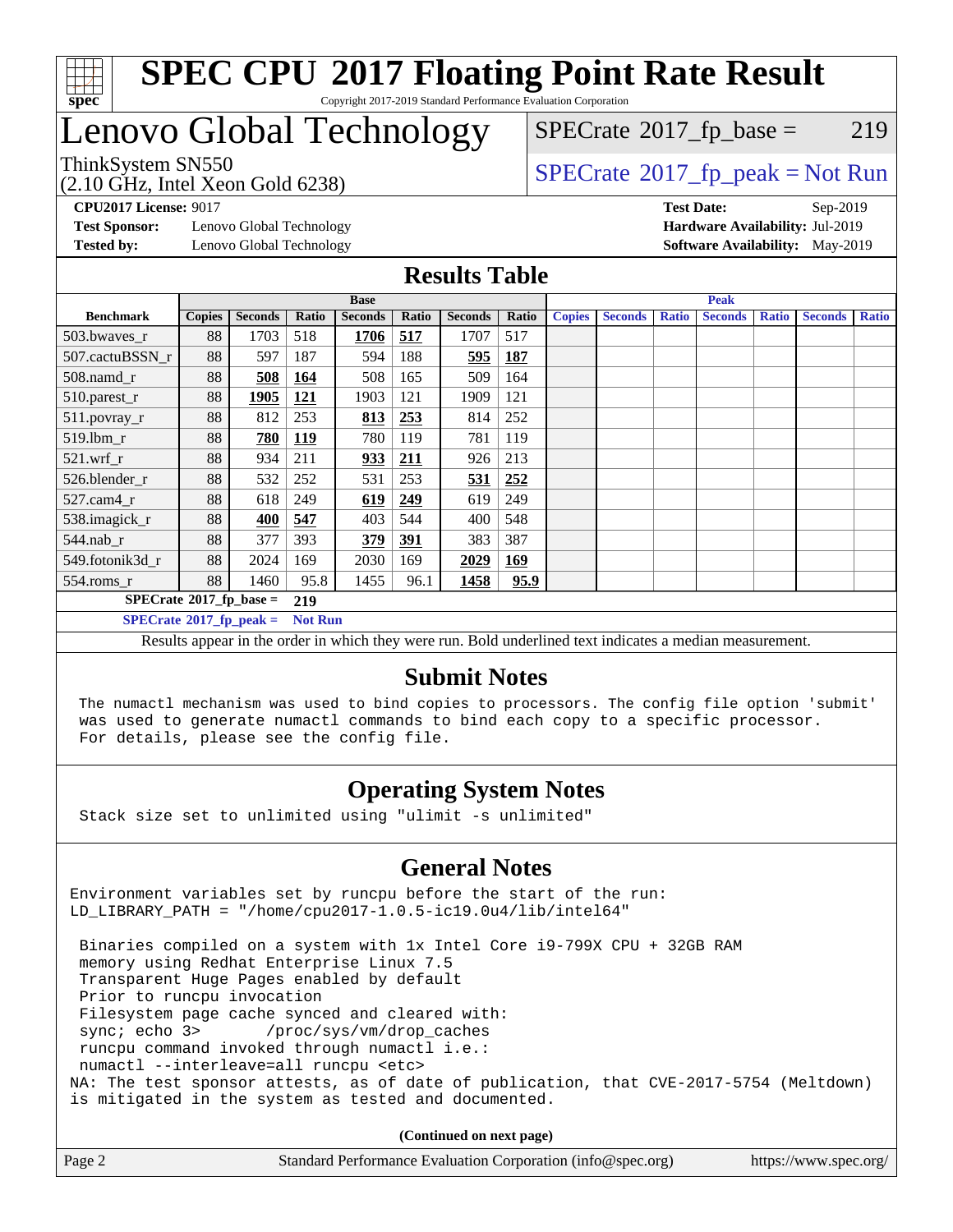

# **[SPEC CPU](http://www.spec.org/auto/cpu2017/Docs/result-fields.html#SPECCPU2017FloatingPointRateResult)[2017 Floating Point Rate Result](http://www.spec.org/auto/cpu2017/Docs/result-fields.html#SPECCPU2017FloatingPointRateResult)**

Copyright 2017-2019 Standard Performance Evaluation Corporation

Lenovo Global Technology

 $SPECTate@2017_fp\_base = 219$ 

(2.10 GHz, Intel Xeon Gold 6238)

ThinkSystem SN550<br>  $SPECTR_{10}$  [SPECrate](http://www.spec.org/auto/cpu2017/Docs/result-fields.html#SPECrate2017fppeak)®[2017\\_fp\\_peak = N](http://www.spec.org/auto/cpu2017/Docs/result-fields.html#SPECrate2017fppeak)ot Run

**[Test Sponsor:](http://www.spec.org/auto/cpu2017/Docs/result-fields.html#TestSponsor)** Lenovo Global Technology **[Hardware Availability:](http://www.spec.org/auto/cpu2017/Docs/result-fields.html#HardwareAvailability)** Jul-2019 **[Tested by:](http://www.spec.org/auto/cpu2017/Docs/result-fields.html#Testedby)** Lenovo Global Technology **[Software Availability:](http://www.spec.org/auto/cpu2017/Docs/result-fields.html#SoftwareAvailability)** May-2019

**[CPU2017 License:](http://www.spec.org/auto/cpu2017/Docs/result-fields.html#CPU2017License)** 9017 **[Test Date:](http://www.spec.org/auto/cpu2017/Docs/result-fields.html#TestDate)** Sep-2019

#### **[General Notes \(Continued\)](http://www.spec.org/auto/cpu2017/Docs/result-fields.html#GeneralNotes)**

Yes: The test sponsor attests, as of date of publication, that CVE-2017-5753 (Spectre variant 1) is mitigated in the system as tested and documented. Yes: The test sponsor attests, as of date of publication, that CVE-2017-5715 (Spectre variant 2) is mitigated in the system as tested and documented. Yes: The test sponsor attests, as of date of publication, that CVE-2018-3640 (Spectre variant 3a) is mitigated in the system as tested and documented. Yes: The test sponsor attests, as of date of publication, that CVE-2018-3639 (Spectre variant 4) is mitigated in the system as tested and documented.

### **[Platform Notes](http://www.spec.org/auto/cpu2017/Docs/result-fields.html#PlatformNotes)**

Page 3 Standard Performance Evaluation Corporation [\(info@spec.org\)](mailto:info@spec.org) <https://www.spec.org/> BIOS configuration: Choose Operating Mode set to Maximum Performance Trusted Execution Technology set to Enable SNC set to Enable CPU Frequency Limits set to Restrict Maximum Frequency Workload Configuration set to I/O Sensitive Sysinfo program /home/cpu2017-1.0.5-ic19.0u4/bin/sysinfo Rev: r5974 of 2018-05-19 9bcde8f2999c33d61f64985e45859ea9 running on linux-4brr Tue Sep 10 05:31:16 2019 SUT (System Under Test) info as seen by some common utilities. For more information on this section, see <https://www.spec.org/cpu2017/Docs/config.html#sysinfo> From /proc/cpuinfo model name : Intel(R) Xeon(R) Gold 6238 CPU @ 2.10GHz 2 "physical id"s (chips) 88 "processors" cores, siblings (Caution: counting these is hw and system dependent. The following excerpts from /proc/cpuinfo might not be reliable. Use with caution.) cpu cores : 22 siblings : 44 physical 0: cores 0 1 2 3 4 5 8 9 10 11 12 16 17 18 19 20 21 24 25 26 27 28 physical 1: cores 0 1 2 3 4 5 8 9 10 11 12 16 17 18 19 20 21 24 25 26 27 28 From lscpu: Architecture: x86\_64 CPU op-mode(s): 32-bit, 64-bit Byte Order: Little Endian CPU(s): 88 On-line CPU(s) list: 0-87 Thread(s) per core: 2 Core(s) per socket: 22 Socket(s): 2 NUMA node(s): 4 **(Continued on next page)**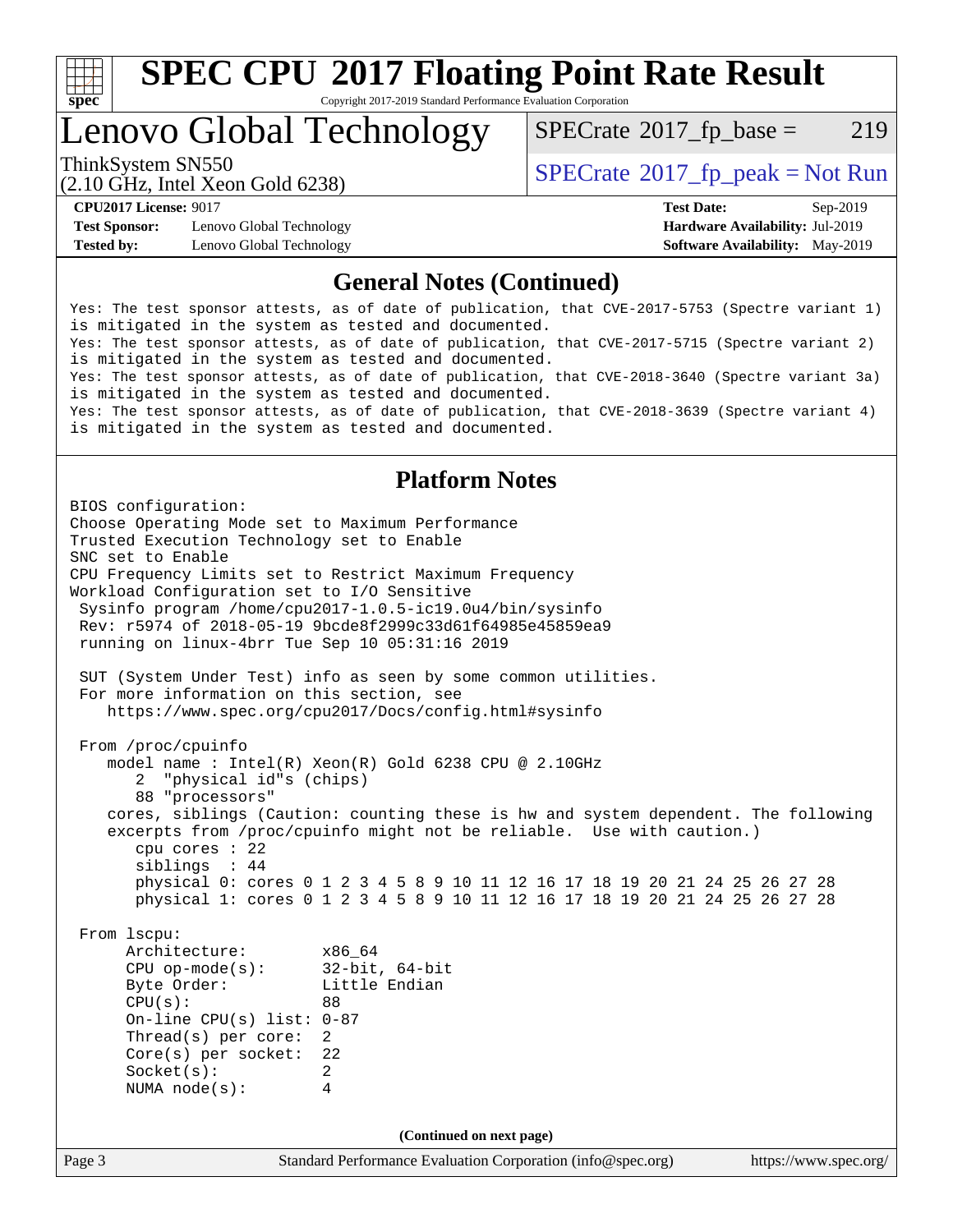

# **[SPEC CPU](http://www.spec.org/auto/cpu2017/Docs/result-fields.html#SPECCPU2017FloatingPointRateResult)[2017 Floating Point Rate Result](http://www.spec.org/auto/cpu2017/Docs/result-fields.html#SPECCPU2017FloatingPointRateResult)**

Copyright 2017-2019 Standard Performance Evaluation Corporation

Lenovo Global Technology

 $SPECTate@2017_fp\_base = 219$ 

(2.10 GHz, Intel Xeon Gold 6238)

ThinkSystem SN550<br>  $(2.10 \text{ GHz})$  Intel Yeon Gold 6238)

**[CPU2017 License:](http://www.spec.org/auto/cpu2017/Docs/result-fields.html#CPU2017License)** 9017 **[Test Date:](http://www.spec.org/auto/cpu2017/Docs/result-fields.html#TestDate)** Sep-2019

**[Test Sponsor:](http://www.spec.org/auto/cpu2017/Docs/result-fields.html#TestSponsor)** Lenovo Global Technology **[Hardware Availability:](http://www.spec.org/auto/cpu2017/Docs/result-fields.html#HardwareAvailability)** Jul-2019 **[Tested by:](http://www.spec.org/auto/cpu2017/Docs/result-fields.html#Testedby)** Lenovo Global Technology **[Software Availability:](http://www.spec.org/auto/cpu2017/Docs/result-fields.html#SoftwareAvailability)** May-2019

#### **[Platform Notes \(Continued\)](http://www.spec.org/auto/cpu2017/Docs/result-fields.html#PlatformNotes)**

| Vendor ID:                                                                                                                                                                  | GenuineIntel                                                                         |  |  |  |  |  |
|-----------------------------------------------------------------------------------------------------------------------------------------------------------------------------|--------------------------------------------------------------------------------------|--|--|--|--|--|
| CPU family:                                                                                                                                                                 | 6                                                                                    |  |  |  |  |  |
| Model:                                                                                                                                                                      | 85                                                                                   |  |  |  |  |  |
| Model name:                                                                                                                                                                 | $Intel(R) Xeon(R) Gold 6238 CPU @ 2.10GHz$                                           |  |  |  |  |  |
| Stepping:                                                                                                                                                                   | 7                                                                                    |  |  |  |  |  |
| CPU MHz:                                                                                                                                                                    | 2100.000                                                                             |  |  |  |  |  |
| CPU max MHz:                                                                                                                                                                | 3700.0000                                                                            |  |  |  |  |  |
| CPU min MHz:                                                                                                                                                                | 1000.0000                                                                            |  |  |  |  |  |
| BogoMIPS:                                                                                                                                                                   | 4200.00                                                                              |  |  |  |  |  |
| Virtualization:                                                                                                                                                             | $VT - x$                                                                             |  |  |  |  |  |
| Lld cache:                                                                                                                                                                  | 32K                                                                                  |  |  |  |  |  |
| Lli cache:                                                                                                                                                                  | 32K                                                                                  |  |  |  |  |  |
| L2 cache:                                                                                                                                                                   | 1024K                                                                                |  |  |  |  |  |
| L3 cache:                                                                                                                                                                   | 30976K                                                                               |  |  |  |  |  |
| NUMA node0 CPU(s):                                                                                                                                                          | $0-2, 6-8, 11-13, 17, 18, 44-46, 50-52, 55-57, 61, 62$                               |  |  |  |  |  |
| NUMA $model$ $CPU(s):$                                                                                                                                                      | 3-5, 9, 10, 14-16, 19-21, 47-49, 53, 54, 58-60, 63-65                                |  |  |  |  |  |
| NUMA $node2$ $CPU(s):$                                                                                                                                                      | 22-24, 28-30, 33-35, 39, 40, 66-68, 72-74, 77-79, 83, 84                             |  |  |  |  |  |
| NUMA $node3$ $CPU(s)$ :                                                                                                                                                     | 25-27, 31, 32, 36-38, 41-43, 69-71, 75, 76, 80-82, 85-87                             |  |  |  |  |  |
| Flags:                                                                                                                                                                      | fpu vme de pse tsc msr pae mce cx8 apic sep mtrr pge mca cmov                        |  |  |  |  |  |
|                                                                                                                                                                             | pat pse36 clflush dts acpi mmx fxsr sse sse2 ss ht tm pbe syscall nx pdpelgb rdtscp  |  |  |  |  |  |
|                                                                                                                                                                             | lm constant_tsc art arch_perfmon pebs bts rep_good nopl xtopology nonstop_tsc cpuid  |  |  |  |  |  |
|                                                                                                                                                                             | aperfmperf pni pclmulqdq dtes64 ds_cpl vmx smx est tm2 ssse3 sdbg fma cx16 xtpr pdcm |  |  |  |  |  |
|                                                                                                                                                                             | pcid dca sse4_1 sse4_2 x2apic movbe popcnt tsc_deadline_timer aes xsave avx f16c     |  |  |  |  |  |
|                                                                                                                                                                             | rdrand lahf_lm abm 3dnowprefetch cpuid_fault epb cat_13 cdp_13 invpcid_single        |  |  |  |  |  |
|                                                                                                                                                                             | intel_ppin ssbd mba ibrs ibpb stibp tpr_shadow vnmi flexpriority ept vpid fsgsbase   |  |  |  |  |  |
|                                                                                                                                                                             | tsc_adjust bmil hle avx2 smep bmi2 erms invpcid rtm cqm mpx rdt_a avx512f avx512dq   |  |  |  |  |  |
| rdseed adx smap clflushopt clwb intel_pt avx512cd avx512bw avx512vl xsaveopt xsavec<br>xgetbvl xsaves cqm_llc cqm_occup_llc cqm_mbm_total cqm_mbm_local dtherm ida arat pln |                                                                                      |  |  |  |  |  |
|                                                                                                                                                                             | pts pku ospke avx512_vnni flush_l1d arch_capabilities                                |  |  |  |  |  |
|                                                                                                                                                                             |                                                                                      |  |  |  |  |  |
| /proc/cpuinfo cache data                                                                                                                                                    |                                                                                      |  |  |  |  |  |
| cache size : 30976 KB                                                                                                                                                       |                                                                                      |  |  |  |  |  |
|                                                                                                                                                                             |                                                                                      |  |  |  |  |  |
|                                                                                                                                                                             | From numactl --hardware WARNING: a numactl 'node' might or might not correspond to a |  |  |  |  |  |
| physical chip.                                                                                                                                                              |                                                                                      |  |  |  |  |  |
| $available: 4 nodes (0-3)$                                                                                                                                                  |                                                                                      |  |  |  |  |  |
|                                                                                                                                                                             | node 0 cpus: 0 1 2 6 7 8 11 12 13 17 18 44 45 46 50 51 52 55 56 57 61 62             |  |  |  |  |  |
| node 0 size: 96335 MB                                                                                                                                                       |                                                                                      |  |  |  |  |  |
| node 0 free: 90195 MB                                                                                                                                                       |                                                                                      |  |  |  |  |  |
|                                                                                                                                                                             | node 1 cpus: 3 4 5 9 10 14 15 16 19 20 21 47 48 49 53 54 58 59 60 63 64 65           |  |  |  |  |  |
| node 1 size: 96753 MB                                                                                                                                                       |                                                                                      |  |  |  |  |  |
| node 1 free: 96166 MB                                                                                                                                                       |                                                                                      |  |  |  |  |  |
|                                                                                                                                                                             | node 2 cpus: 22 23 24 28 29 30 33 34 35 39 40 66 67 68 72 73 74 77 78 79 83 84       |  |  |  |  |  |
| node 2 size: 96753 MB                                                                                                                                                       |                                                                                      |  |  |  |  |  |
| node 2 free: 96521 MB                                                                                                                                                       |                                                                                      |  |  |  |  |  |
|                                                                                                                                                                             | node 3 cpus: 25 26 27 31 32 36 37 38 41 42 43 69 70 71 75 76 80 81 82 85 86 87       |  |  |  |  |  |
| node 3 size: 96750 MB                                                                                                                                                       |                                                                                      |  |  |  |  |  |
|                                                                                                                                                                             |                                                                                      |  |  |  |  |  |
| (Continued on next page)                                                                                                                                                    |                                                                                      |  |  |  |  |  |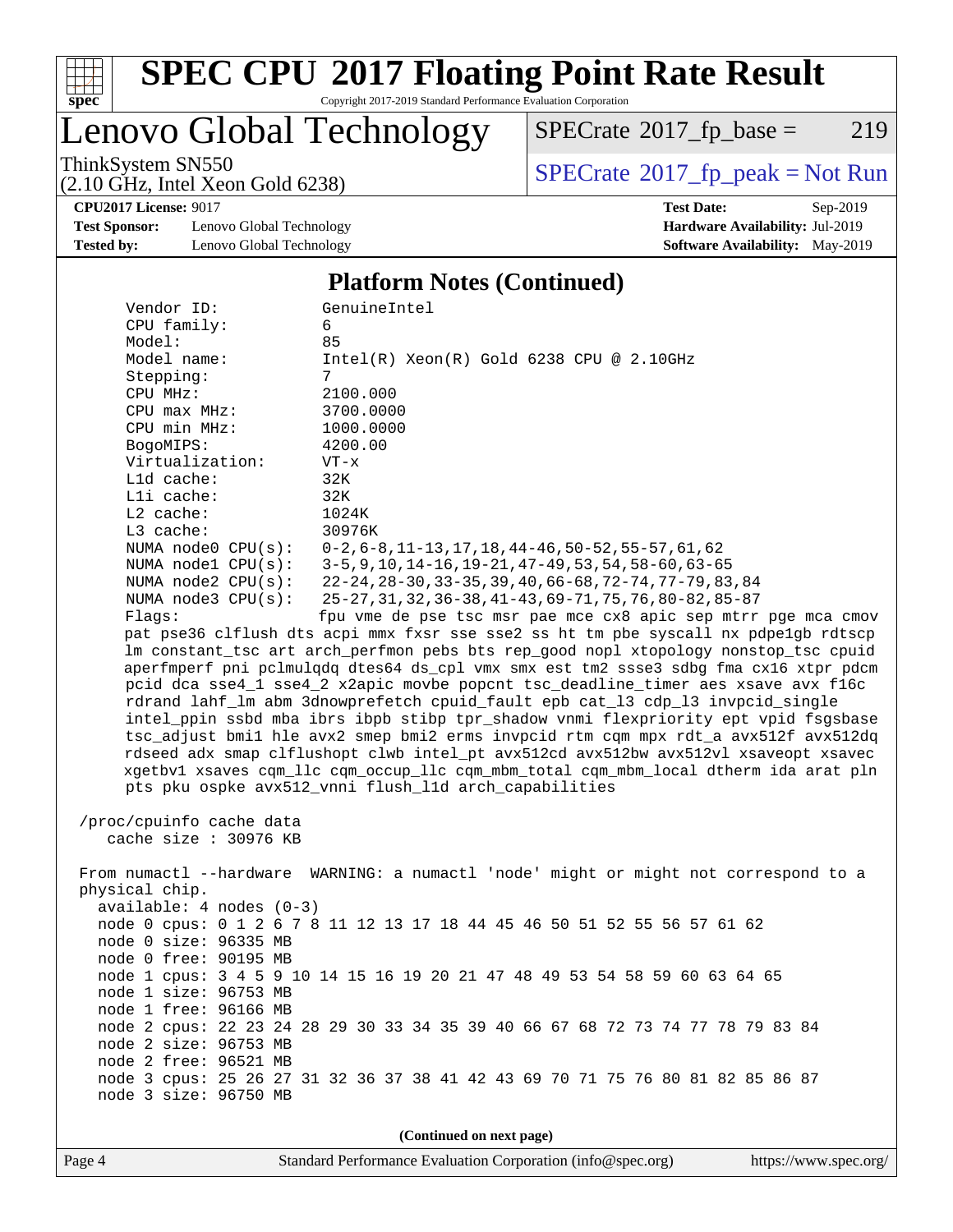

Page 5 Standard Performance Evaluation Corporation [\(info@spec.org\)](mailto:info@spec.org) <https://www.spec.org/>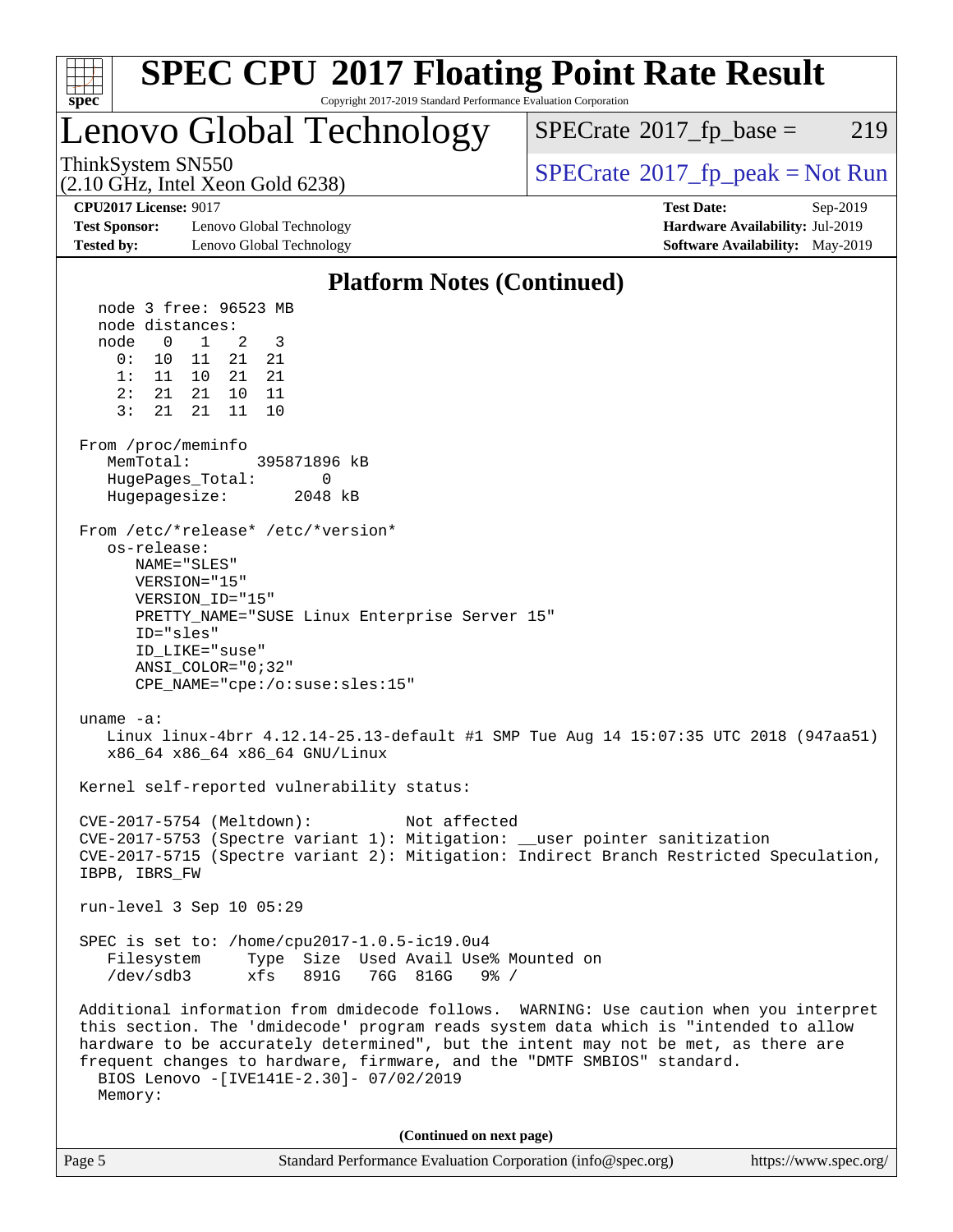

# **[SPEC CPU](http://www.spec.org/auto/cpu2017/Docs/result-fields.html#SPECCPU2017FloatingPointRateResult)[2017 Floating Point Rate Result](http://www.spec.org/auto/cpu2017/Docs/result-fields.html#SPECCPU2017FloatingPointRateResult)**

Copyright 2017-2019 Standard Performance Evaluation Corporation

## Lenovo Global Technology

 $SPECTate@2017_fp\_base = 219$ 

ThinkSystem SN550<br>  $(2.10 \text{ GHz})$  Intel Yeon Gold 6238)

(2.10 GHz, Intel Xeon Gold 6238) **[CPU2017 License:](http://www.spec.org/auto/cpu2017/Docs/result-fields.html#CPU2017License)** 9017 **[Test Date:](http://www.spec.org/auto/cpu2017/Docs/result-fields.html#TestDate)** Sep-2019

**[Test Sponsor:](http://www.spec.org/auto/cpu2017/Docs/result-fields.html#TestSponsor)** Lenovo Global Technology **[Hardware Availability:](http://www.spec.org/auto/cpu2017/Docs/result-fields.html#HardwareAvailability)** Jul-2019 **[Tested by:](http://www.spec.org/auto/cpu2017/Docs/result-fields.html#Testedby)** Lenovo Global Technology **[Software Availability:](http://www.spec.org/auto/cpu2017/Docs/result-fields.html#SoftwareAvailability)** May-2019

#### **[Platform Notes \(Continued\)](http://www.spec.org/auto/cpu2017/Docs/result-fields.html#PlatformNotes)**

24x Samsung M393A2K43CB2-CVF 16 GB 2 rank 2933

(End of data from sysinfo program)

### **[Compiler Version Notes](http://www.spec.org/auto/cpu2017/Docs/result-fields.html#CompilerVersionNotes)**

| Standard Performance Evaluation Corporation (info@spec.org)<br>https://www.spec.org/<br>Page 6                                                  |  |
|-------------------------------------------------------------------------------------------------------------------------------------------------|--|
| (Continued on next page)                                                                                                                        |  |
|                                                                                                                                                 |  |
| Copyright (C) 1985-2019 Intel Corporation. All rights reserved.                                                                                 |  |
| 64, Version 19.0.4.227 Build 20190416                                                                                                           |  |
| Copyright (C) 1985-2019 Intel Corporation. All rights reserved.<br>$Intel(R)$ Fortran Intel(R) 64 Compiler for applications running on Intel(R) |  |
| Version 19.0.4.227 Build 20190416                                                                                                               |  |
| Intel(R) C Intel(R) 64 Compiler for applications running on Intel(R) 64,                                                                        |  |
| Version 19.0.4.227 Build 20190416<br>Copyright (C) 1985-2019 Intel Corporation. All rights reserved.                                            |  |
| Intel(R) $C++$ Intel(R) 64 Compiler for applications running on Intel(R) 64,                                                                    |  |
|                                                                                                                                                 |  |
| $C++$ , C, Fortran   507.cactuBSSN_r(base)                                                                                                      |  |
|                                                                                                                                                 |  |
| Version 19.0.4.227 Build 20190416<br>Copyright (C) 1985-2019 Intel Corporation. All rights reserved.                                            |  |
| Intel(R) C Intel(R) 64 Compiler for applications running on Intel(R) 64,                                                                        |  |
| Version 19.0.4.227 Build 20190416<br>Copyright (C) 1985-2019 Intel Corporation. All rights reserved.                                            |  |
| Intel(R) $C++$ Intel(R) 64 Compiler for applications running on Intel(R) 64,                                                                    |  |
| C++, C $  511.povray_r(base) 526.blender_r(base)$                                                                                               |  |
|                                                                                                                                                 |  |
| Copyright (C) 1985-2019 Intel Corporation. All rights reserved.                                                                                 |  |
| Intel(R) $C++$ Intel(R) 64 Compiler for applications running on Intel(R) 64,<br>Version 19.0.4.227 Build 20190416                               |  |
|                                                                                                                                                 |  |
| $508.namd_r(base) 510.parest_r(base)$<br>$C++$                                                                                                  |  |
|                                                                                                                                                 |  |
| Version 19.0.4.227 Build 20190416<br>Copyright (C) 1985-2019 Intel Corporation. All rights reserved.                                            |  |
| Intel(R) C Intel(R) 64 Compiler for applications running on Intel(R) 64,                                                                        |  |
| $519.1bm_r(base) 538.imagick_r(base) 544. nab_r(base)$<br>C                                                                                     |  |
|                                                                                                                                                 |  |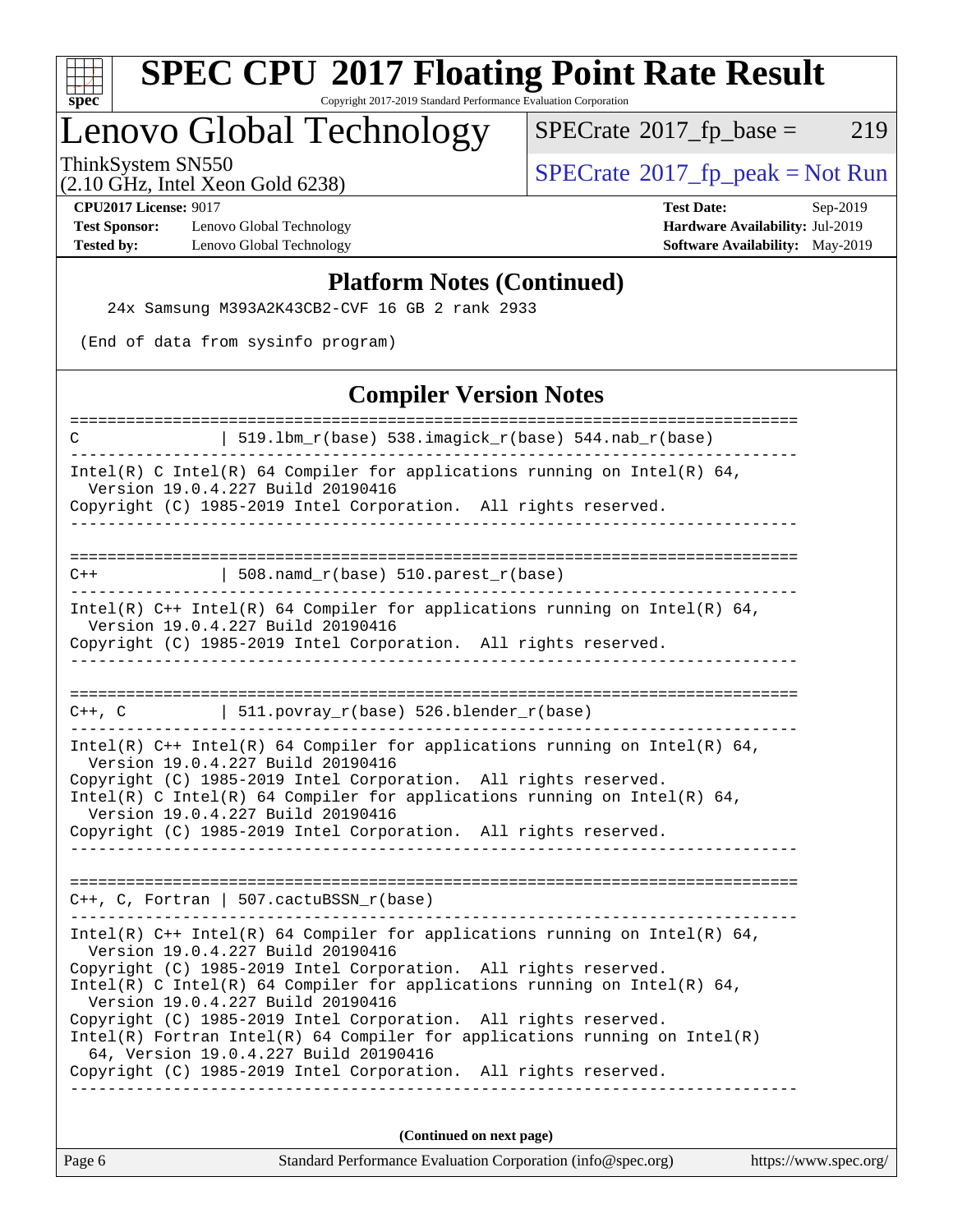

### Lenovo Global Technology

 $SPECTate@2017_fp\_base = 219$ 

(2.10 GHz, Intel Xeon Gold 6238)

ThinkSystem SN550<br>  $SPECTA = N \times 10^{11}$  [SPECrate](http://www.spec.org/auto/cpu2017/Docs/result-fields.html#SPECrate2017fppeak)®[2017\\_fp\\_peak = N](http://www.spec.org/auto/cpu2017/Docs/result-fields.html#SPECrate2017fppeak)ot Run

**[Test Sponsor:](http://www.spec.org/auto/cpu2017/Docs/result-fields.html#TestSponsor)** Lenovo Global Technology **[Hardware Availability:](http://www.spec.org/auto/cpu2017/Docs/result-fields.html#HardwareAvailability)** Jul-2019 **[Tested by:](http://www.spec.org/auto/cpu2017/Docs/result-fields.html#Testedby)** Lenovo Global Technology **[Software Availability:](http://www.spec.org/auto/cpu2017/Docs/result-fields.html#SoftwareAvailability)** May-2019

**[CPU2017 License:](http://www.spec.org/auto/cpu2017/Docs/result-fields.html#CPU2017License)** 9017 **[Test Date:](http://www.spec.org/auto/cpu2017/Docs/result-fields.html#TestDate)** Sep-2019

### **[Compiler Version Notes \(Continued\)](http://www.spec.org/auto/cpu2017/Docs/result-fields.html#CompilerVersionNotes)**

============================================================================== Fortran | 503.bwaves\_r(base) 549.fotonik3d\_r(base) 554.roms\_r(base) ------------------------------------------------------------------------------ Intel(R) Fortran Intel(R) 64 Compiler for applications running on Intel(R) 64, Version 19.0.4.227 Build 20190416 Copyright (C) 1985-2019 Intel Corporation. All rights reserved. ------------------------------------------------------------------------------ ============================================================================== Fortran, C  $| 521.wrf_r(base) 527.cam4_r(base)$ ------------------------------------------------------------------------------ Intel(R) Fortran Intel(R)  $64$  Compiler for applications running on Intel(R) 64, Version 19.0.4.227 Build 20190416 Copyright (C) 1985-2019 Intel Corporation. All rights reserved. Intel(R) C Intel(R) 64 Compiler for applications running on Intel(R) 64, Version 19.0.4.227 Build 20190416 Copyright (C) 1985-2019 Intel Corporation. All rights reserved. ------------------------------------------------------------------------------

### **[Base Compiler Invocation](http://www.spec.org/auto/cpu2017/Docs/result-fields.html#BaseCompilerInvocation)**

[C benchmarks](http://www.spec.org/auto/cpu2017/Docs/result-fields.html#Cbenchmarks): [icc -m64 -std=c11](http://www.spec.org/cpu2017/results/res2019q4/cpu2017-20190917-18262.flags.html#user_CCbase_intel_icc_64bit_c11_33ee0cdaae7deeeab2a9725423ba97205ce30f63b9926c2519791662299b76a0318f32ddfffdc46587804de3178b4f9328c46fa7c2b0cd779d7a61945c91cd35)

[C++ benchmarks:](http://www.spec.org/auto/cpu2017/Docs/result-fields.html#CXXbenchmarks) [icpc -m64](http://www.spec.org/cpu2017/results/res2019q4/cpu2017-20190917-18262.flags.html#user_CXXbase_intel_icpc_64bit_4ecb2543ae3f1412ef961e0650ca070fec7b7afdcd6ed48761b84423119d1bf6bdf5cad15b44d48e7256388bc77273b966e5eb805aefd121eb22e9299b2ec9d9)

[Fortran benchmarks](http://www.spec.org/auto/cpu2017/Docs/result-fields.html#Fortranbenchmarks): [ifort -m64](http://www.spec.org/cpu2017/results/res2019q4/cpu2017-20190917-18262.flags.html#user_FCbase_intel_ifort_64bit_24f2bb282fbaeffd6157abe4f878425411749daecae9a33200eee2bee2fe76f3b89351d69a8130dd5949958ce389cf37ff59a95e7a40d588e8d3a57e0c3fd751)

[Benchmarks using both Fortran and C](http://www.spec.org/auto/cpu2017/Docs/result-fields.html#BenchmarksusingbothFortranandC): [ifort -m64](http://www.spec.org/cpu2017/results/res2019q4/cpu2017-20190917-18262.flags.html#user_CC_FCbase_intel_ifort_64bit_24f2bb282fbaeffd6157abe4f878425411749daecae9a33200eee2bee2fe76f3b89351d69a8130dd5949958ce389cf37ff59a95e7a40d588e8d3a57e0c3fd751) [icc -m64 -std=c11](http://www.spec.org/cpu2017/results/res2019q4/cpu2017-20190917-18262.flags.html#user_CC_FCbase_intel_icc_64bit_c11_33ee0cdaae7deeeab2a9725423ba97205ce30f63b9926c2519791662299b76a0318f32ddfffdc46587804de3178b4f9328c46fa7c2b0cd779d7a61945c91cd35)

[Benchmarks using both C and C++](http://www.spec.org/auto/cpu2017/Docs/result-fields.html#BenchmarksusingbothCandCXX): [icpc -m64](http://www.spec.org/cpu2017/results/res2019q4/cpu2017-20190917-18262.flags.html#user_CC_CXXbase_intel_icpc_64bit_4ecb2543ae3f1412ef961e0650ca070fec7b7afdcd6ed48761b84423119d1bf6bdf5cad15b44d48e7256388bc77273b966e5eb805aefd121eb22e9299b2ec9d9) [icc -m64 -std=c11](http://www.spec.org/cpu2017/results/res2019q4/cpu2017-20190917-18262.flags.html#user_CC_CXXbase_intel_icc_64bit_c11_33ee0cdaae7deeeab2a9725423ba97205ce30f63b9926c2519791662299b76a0318f32ddfffdc46587804de3178b4f9328c46fa7c2b0cd779d7a61945c91cd35)

[Benchmarks using Fortran, C, and C++:](http://www.spec.org/auto/cpu2017/Docs/result-fields.html#BenchmarksusingFortranCandCXX) [icpc -m64](http://www.spec.org/cpu2017/results/res2019q4/cpu2017-20190917-18262.flags.html#user_CC_CXX_FCbase_intel_icpc_64bit_4ecb2543ae3f1412ef961e0650ca070fec7b7afdcd6ed48761b84423119d1bf6bdf5cad15b44d48e7256388bc77273b966e5eb805aefd121eb22e9299b2ec9d9) [icc -m64 -std=c11](http://www.spec.org/cpu2017/results/res2019q4/cpu2017-20190917-18262.flags.html#user_CC_CXX_FCbase_intel_icc_64bit_c11_33ee0cdaae7deeeab2a9725423ba97205ce30f63b9926c2519791662299b76a0318f32ddfffdc46587804de3178b4f9328c46fa7c2b0cd779d7a61945c91cd35) [ifort -m64](http://www.spec.org/cpu2017/results/res2019q4/cpu2017-20190917-18262.flags.html#user_CC_CXX_FCbase_intel_ifort_64bit_24f2bb282fbaeffd6157abe4f878425411749daecae9a33200eee2bee2fe76f3b89351d69a8130dd5949958ce389cf37ff59a95e7a40d588e8d3a57e0c3fd751)

### **[Base Portability Flags](http://www.spec.org/auto/cpu2017/Docs/result-fields.html#BasePortabilityFlags)**

503.bwaves\_r: [-DSPEC\\_LP64](http://www.spec.org/cpu2017/results/res2019q4/cpu2017-20190917-18262.flags.html#suite_basePORTABILITY503_bwaves_r_DSPEC_LP64)

**(Continued on next page)**

Page 7 Standard Performance Evaluation Corporation [\(info@spec.org\)](mailto:info@spec.org) <https://www.spec.org/>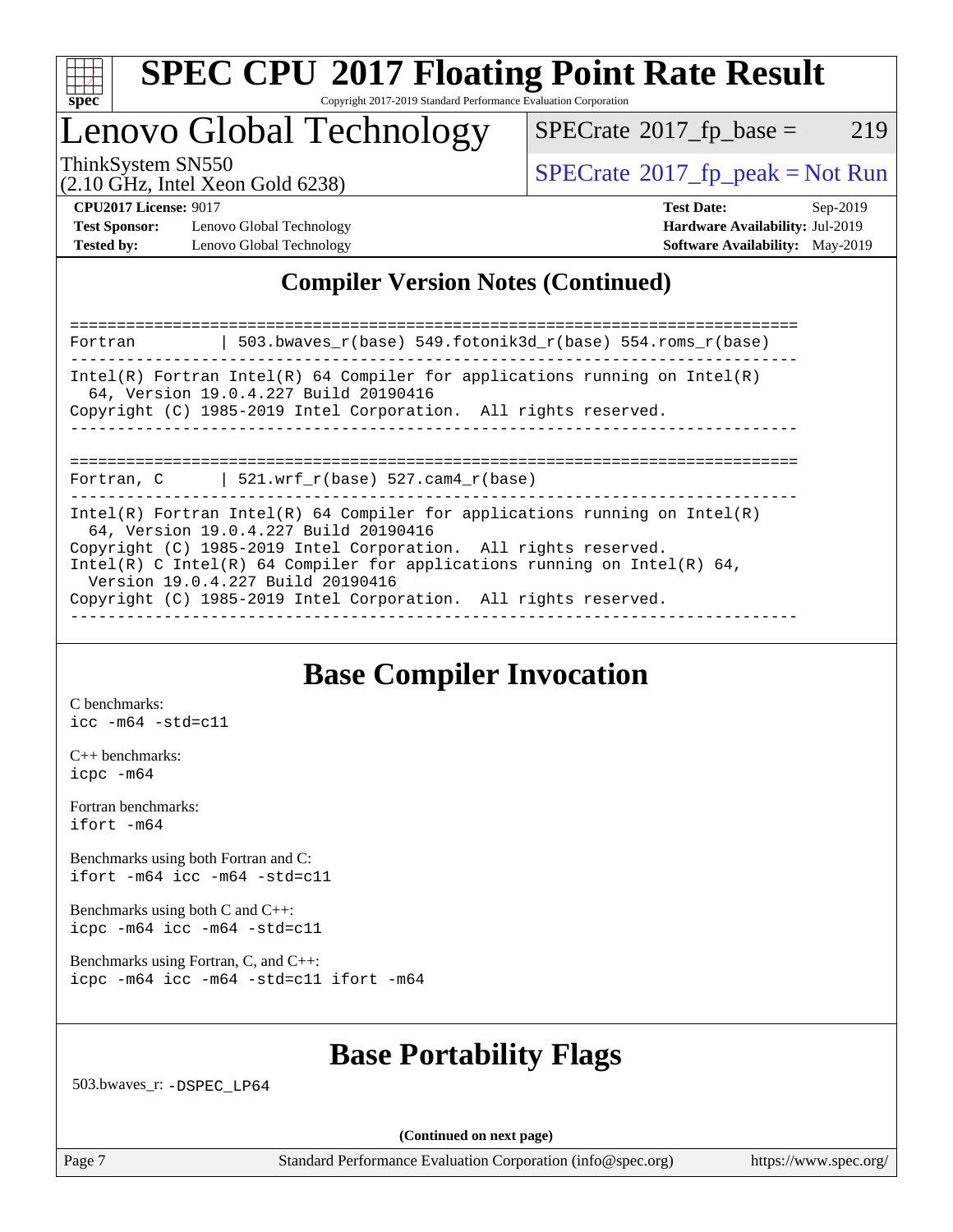

Lenovo Global Technology

 $SPECTate@2017_fp\_base = 219$ 

(2.10 GHz, Intel Xeon Gold 6238)

ThinkSystem SN550<br>  $SPECTR_{10}$  [SPECrate](http://www.spec.org/auto/cpu2017/Docs/result-fields.html#SPECrate2017fppeak)®[2017\\_fp\\_peak = N](http://www.spec.org/auto/cpu2017/Docs/result-fields.html#SPECrate2017fppeak)ot Run

**[Test Sponsor:](http://www.spec.org/auto/cpu2017/Docs/result-fields.html#TestSponsor)** Lenovo Global Technology **[Hardware Availability:](http://www.spec.org/auto/cpu2017/Docs/result-fields.html#HardwareAvailability)** Jul-2019 **[Tested by:](http://www.spec.org/auto/cpu2017/Docs/result-fields.html#Testedby)** Lenovo Global Technology **[Software Availability:](http://www.spec.org/auto/cpu2017/Docs/result-fields.html#SoftwareAvailability)** May-2019

**[CPU2017 License:](http://www.spec.org/auto/cpu2017/Docs/result-fields.html#CPU2017License)** 9017 **[Test Date:](http://www.spec.org/auto/cpu2017/Docs/result-fields.html#TestDate)** Sep-2019

### **[Base Portability Flags \(Continued\)](http://www.spec.org/auto/cpu2017/Docs/result-fields.html#BasePortabilityFlags)**

 507.cactuBSSN\_r: [-DSPEC\\_LP64](http://www.spec.org/cpu2017/results/res2019q4/cpu2017-20190917-18262.flags.html#suite_basePORTABILITY507_cactuBSSN_r_DSPEC_LP64) 508.namd\_r: [-DSPEC\\_LP64](http://www.spec.org/cpu2017/results/res2019q4/cpu2017-20190917-18262.flags.html#suite_basePORTABILITY508_namd_r_DSPEC_LP64) 510.parest\_r: [-DSPEC\\_LP64](http://www.spec.org/cpu2017/results/res2019q4/cpu2017-20190917-18262.flags.html#suite_basePORTABILITY510_parest_r_DSPEC_LP64) 511.povray\_r: [-DSPEC\\_LP64](http://www.spec.org/cpu2017/results/res2019q4/cpu2017-20190917-18262.flags.html#suite_basePORTABILITY511_povray_r_DSPEC_LP64) 519.lbm\_r: [-DSPEC\\_LP64](http://www.spec.org/cpu2017/results/res2019q4/cpu2017-20190917-18262.flags.html#suite_basePORTABILITY519_lbm_r_DSPEC_LP64) 521.wrf\_r: [-DSPEC\\_LP64](http://www.spec.org/cpu2017/results/res2019q4/cpu2017-20190917-18262.flags.html#suite_basePORTABILITY521_wrf_r_DSPEC_LP64) [-DSPEC\\_CASE\\_FLAG](http://www.spec.org/cpu2017/results/res2019q4/cpu2017-20190917-18262.flags.html#b521.wrf_r_baseCPORTABILITY_DSPEC_CASE_FLAG) [-convert big\\_endian](http://www.spec.org/cpu2017/results/res2019q4/cpu2017-20190917-18262.flags.html#user_baseFPORTABILITY521_wrf_r_convert_big_endian_c3194028bc08c63ac5d04de18c48ce6d347e4e562e8892b8bdbdc0214820426deb8554edfa529a3fb25a586e65a3d812c835984020483e7e73212c4d31a38223) 526.blender\_r: [-DSPEC\\_LP64](http://www.spec.org/cpu2017/results/res2019q4/cpu2017-20190917-18262.flags.html#suite_basePORTABILITY526_blender_r_DSPEC_LP64) [-DSPEC\\_LINUX](http://www.spec.org/cpu2017/results/res2019q4/cpu2017-20190917-18262.flags.html#b526.blender_r_baseCPORTABILITY_DSPEC_LINUX) [-funsigned-char](http://www.spec.org/cpu2017/results/res2019q4/cpu2017-20190917-18262.flags.html#user_baseCPORTABILITY526_blender_r_force_uchar_40c60f00ab013830e2dd6774aeded3ff59883ba5a1fc5fc14077f794d777847726e2a5858cbc7672e36e1b067e7e5c1d9a74f7176df07886a243d7cc18edfe67) 527.cam4\_r: [-DSPEC\\_LP64](http://www.spec.org/cpu2017/results/res2019q4/cpu2017-20190917-18262.flags.html#suite_basePORTABILITY527_cam4_r_DSPEC_LP64) [-DSPEC\\_CASE\\_FLAG](http://www.spec.org/cpu2017/results/res2019q4/cpu2017-20190917-18262.flags.html#b527.cam4_r_baseCPORTABILITY_DSPEC_CASE_FLAG) 538.imagick\_r: [-DSPEC\\_LP64](http://www.spec.org/cpu2017/results/res2019q4/cpu2017-20190917-18262.flags.html#suite_basePORTABILITY538_imagick_r_DSPEC_LP64) 544.nab\_r: [-DSPEC\\_LP64](http://www.spec.org/cpu2017/results/res2019q4/cpu2017-20190917-18262.flags.html#suite_basePORTABILITY544_nab_r_DSPEC_LP64) 549.fotonik3d\_r: [-DSPEC\\_LP64](http://www.spec.org/cpu2017/results/res2019q4/cpu2017-20190917-18262.flags.html#suite_basePORTABILITY549_fotonik3d_r_DSPEC_LP64) 554.roms\_r: [-DSPEC\\_LP64](http://www.spec.org/cpu2017/results/res2019q4/cpu2017-20190917-18262.flags.html#suite_basePORTABILITY554_roms_r_DSPEC_LP64)

### **[Base Optimization Flags](http://www.spec.org/auto/cpu2017/Docs/result-fields.html#BaseOptimizationFlags)**

[C benchmarks](http://www.spec.org/auto/cpu2017/Docs/result-fields.html#Cbenchmarks): [-xCORE-AVX2](http://www.spec.org/cpu2017/results/res2019q4/cpu2017-20190917-18262.flags.html#user_CCbase_f-xCORE-AVX2) [-ipo](http://www.spec.org/cpu2017/results/res2019q4/cpu2017-20190917-18262.flags.html#user_CCbase_f-ipo) [-O3](http://www.spec.org/cpu2017/results/res2019q4/cpu2017-20190917-18262.flags.html#user_CCbase_f-O3) [-no-prec-div](http://www.spec.org/cpu2017/results/res2019q4/cpu2017-20190917-18262.flags.html#user_CCbase_f-no-prec-div) [-qopt-prefetch](http://www.spec.org/cpu2017/results/res2019q4/cpu2017-20190917-18262.flags.html#user_CCbase_f-qopt-prefetch) [-ffinite-math-only](http://www.spec.org/cpu2017/results/res2019q4/cpu2017-20190917-18262.flags.html#user_CCbase_f_finite_math_only_cb91587bd2077682c4b38af759c288ed7c732db004271a9512da14a4f8007909a5f1427ecbf1a0fb78ff2a814402c6114ac565ca162485bbcae155b5e4258871) [-qopt-mem-layout-trans=4](http://www.spec.org/cpu2017/results/res2019q4/cpu2017-20190917-18262.flags.html#user_CCbase_f-qopt-mem-layout-trans_fa39e755916c150a61361b7846f310bcdf6f04e385ef281cadf3647acec3f0ae266d1a1d22d972a7087a248fd4e6ca390a3634700869573d231a252c784941a8)

[C++ benchmarks:](http://www.spec.org/auto/cpu2017/Docs/result-fields.html#CXXbenchmarks)

[-xCORE-AVX2](http://www.spec.org/cpu2017/results/res2019q4/cpu2017-20190917-18262.flags.html#user_CXXbase_f-xCORE-AVX2) [-ipo](http://www.spec.org/cpu2017/results/res2019q4/cpu2017-20190917-18262.flags.html#user_CXXbase_f-ipo) [-O3](http://www.spec.org/cpu2017/results/res2019q4/cpu2017-20190917-18262.flags.html#user_CXXbase_f-O3) [-no-prec-div](http://www.spec.org/cpu2017/results/res2019q4/cpu2017-20190917-18262.flags.html#user_CXXbase_f-no-prec-div) [-qopt-prefetch](http://www.spec.org/cpu2017/results/res2019q4/cpu2017-20190917-18262.flags.html#user_CXXbase_f-qopt-prefetch) [-ffinite-math-only](http://www.spec.org/cpu2017/results/res2019q4/cpu2017-20190917-18262.flags.html#user_CXXbase_f_finite_math_only_cb91587bd2077682c4b38af759c288ed7c732db004271a9512da14a4f8007909a5f1427ecbf1a0fb78ff2a814402c6114ac565ca162485bbcae155b5e4258871) [-qopt-mem-layout-trans=4](http://www.spec.org/cpu2017/results/res2019q4/cpu2017-20190917-18262.flags.html#user_CXXbase_f-qopt-mem-layout-trans_fa39e755916c150a61361b7846f310bcdf6f04e385ef281cadf3647acec3f0ae266d1a1d22d972a7087a248fd4e6ca390a3634700869573d231a252c784941a8)

[Fortran benchmarks](http://www.spec.org/auto/cpu2017/Docs/result-fields.html#Fortranbenchmarks):

[-xCORE-AVX2](http://www.spec.org/cpu2017/results/res2019q4/cpu2017-20190917-18262.flags.html#user_FCbase_f-xCORE-AVX2) [-ipo](http://www.spec.org/cpu2017/results/res2019q4/cpu2017-20190917-18262.flags.html#user_FCbase_f-ipo) [-O3](http://www.spec.org/cpu2017/results/res2019q4/cpu2017-20190917-18262.flags.html#user_FCbase_f-O3) [-no-prec-div](http://www.spec.org/cpu2017/results/res2019q4/cpu2017-20190917-18262.flags.html#user_FCbase_f-no-prec-div) [-qopt-prefetch](http://www.spec.org/cpu2017/results/res2019q4/cpu2017-20190917-18262.flags.html#user_FCbase_f-qopt-prefetch) [-ffinite-math-only](http://www.spec.org/cpu2017/results/res2019q4/cpu2017-20190917-18262.flags.html#user_FCbase_f_finite_math_only_cb91587bd2077682c4b38af759c288ed7c732db004271a9512da14a4f8007909a5f1427ecbf1a0fb78ff2a814402c6114ac565ca162485bbcae155b5e4258871) [-qopt-mem-layout-trans=4](http://www.spec.org/cpu2017/results/res2019q4/cpu2017-20190917-18262.flags.html#user_FCbase_f-qopt-mem-layout-trans_fa39e755916c150a61361b7846f310bcdf6f04e385ef281cadf3647acec3f0ae266d1a1d22d972a7087a248fd4e6ca390a3634700869573d231a252c784941a8) [-auto](http://www.spec.org/cpu2017/results/res2019q4/cpu2017-20190917-18262.flags.html#user_FCbase_f-auto) [-nostandard-realloc-lhs](http://www.spec.org/cpu2017/results/res2019q4/cpu2017-20190917-18262.flags.html#user_FCbase_f_2003_std_realloc_82b4557e90729c0f113870c07e44d33d6f5a304b4f63d4c15d2d0f1fab99f5daaed73bdb9275d9ae411527f28b936061aa8b9c8f2d63842963b95c9dd6426b8a) [-align array32byte](http://www.spec.org/cpu2017/results/res2019q4/cpu2017-20190917-18262.flags.html#user_FCbase_align_array32byte_b982fe038af199962ba9a80c053b8342c548c85b40b8e86eb3cc33dee0d7986a4af373ac2d51c3f7cf710a18d62fdce2948f201cd044323541f22fc0fffc51b6)

[Benchmarks using both Fortran and C](http://www.spec.org/auto/cpu2017/Docs/result-fields.html#BenchmarksusingbothFortranandC):

[-xCORE-AVX2](http://www.spec.org/cpu2017/results/res2019q4/cpu2017-20190917-18262.flags.html#user_CC_FCbase_f-xCORE-AVX2) [-ipo](http://www.spec.org/cpu2017/results/res2019q4/cpu2017-20190917-18262.flags.html#user_CC_FCbase_f-ipo) [-O3](http://www.spec.org/cpu2017/results/res2019q4/cpu2017-20190917-18262.flags.html#user_CC_FCbase_f-O3) [-no-prec-div](http://www.spec.org/cpu2017/results/res2019q4/cpu2017-20190917-18262.flags.html#user_CC_FCbase_f-no-prec-div) [-qopt-prefetch](http://www.spec.org/cpu2017/results/res2019q4/cpu2017-20190917-18262.flags.html#user_CC_FCbase_f-qopt-prefetch) [-ffinite-math-only](http://www.spec.org/cpu2017/results/res2019q4/cpu2017-20190917-18262.flags.html#user_CC_FCbase_f_finite_math_only_cb91587bd2077682c4b38af759c288ed7c732db004271a9512da14a4f8007909a5f1427ecbf1a0fb78ff2a814402c6114ac565ca162485bbcae155b5e4258871) [-qopt-mem-layout-trans=4](http://www.spec.org/cpu2017/results/res2019q4/cpu2017-20190917-18262.flags.html#user_CC_FCbase_f-qopt-mem-layout-trans_fa39e755916c150a61361b7846f310bcdf6f04e385ef281cadf3647acec3f0ae266d1a1d22d972a7087a248fd4e6ca390a3634700869573d231a252c784941a8) [-auto](http://www.spec.org/cpu2017/results/res2019q4/cpu2017-20190917-18262.flags.html#user_CC_FCbase_f-auto) [-nostandard-realloc-lhs](http://www.spec.org/cpu2017/results/res2019q4/cpu2017-20190917-18262.flags.html#user_CC_FCbase_f_2003_std_realloc_82b4557e90729c0f113870c07e44d33d6f5a304b4f63d4c15d2d0f1fab99f5daaed73bdb9275d9ae411527f28b936061aa8b9c8f2d63842963b95c9dd6426b8a) [-align array32byte](http://www.spec.org/cpu2017/results/res2019q4/cpu2017-20190917-18262.flags.html#user_CC_FCbase_align_array32byte_b982fe038af199962ba9a80c053b8342c548c85b40b8e86eb3cc33dee0d7986a4af373ac2d51c3f7cf710a18d62fdce2948f201cd044323541f22fc0fffc51b6)

[Benchmarks using both C and C++](http://www.spec.org/auto/cpu2017/Docs/result-fields.html#BenchmarksusingbothCandCXX): [-xCORE-AVX2](http://www.spec.org/cpu2017/results/res2019q4/cpu2017-20190917-18262.flags.html#user_CC_CXXbase_f-xCORE-AVX2) [-ipo](http://www.spec.org/cpu2017/results/res2019q4/cpu2017-20190917-18262.flags.html#user_CC_CXXbase_f-ipo) [-O3](http://www.spec.org/cpu2017/results/res2019q4/cpu2017-20190917-18262.flags.html#user_CC_CXXbase_f-O3) [-no-prec-div](http://www.spec.org/cpu2017/results/res2019q4/cpu2017-20190917-18262.flags.html#user_CC_CXXbase_f-no-prec-div) [-qopt-prefetch](http://www.spec.org/cpu2017/results/res2019q4/cpu2017-20190917-18262.flags.html#user_CC_CXXbase_f-qopt-prefetch) [-ffinite-math-only](http://www.spec.org/cpu2017/results/res2019q4/cpu2017-20190917-18262.flags.html#user_CC_CXXbase_f_finite_math_only_cb91587bd2077682c4b38af759c288ed7c732db004271a9512da14a4f8007909a5f1427ecbf1a0fb78ff2a814402c6114ac565ca162485bbcae155b5e4258871) [-qopt-mem-layout-trans=4](http://www.spec.org/cpu2017/results/res2019q4/cpu2017-20190917-18262.flags.html#user_CC_CXXbase_f-qopt-mem-layout-trans_fa39e755916c150a61361b7846f310bcdf6f04e385ef281cadf3647acec3f0ae266d1a1d22d972a7087a248fd4e6ca390a3634700869573d231a252c784941a8)

[Benchmarks using Fortran, C, and C++:](http://www.spec.org/auto/cpu2017/Docs/result-fields.html#BenchmarksusingFortranCandCXX)

```
-xCORE-AVX2 -ipo -O3 -no-prec-div -qopt-prefetch -ffinite-math-only
-qopt-mem-layout-trans=4 -auto -nostandard-realloc-lhs
-align array32byte
```